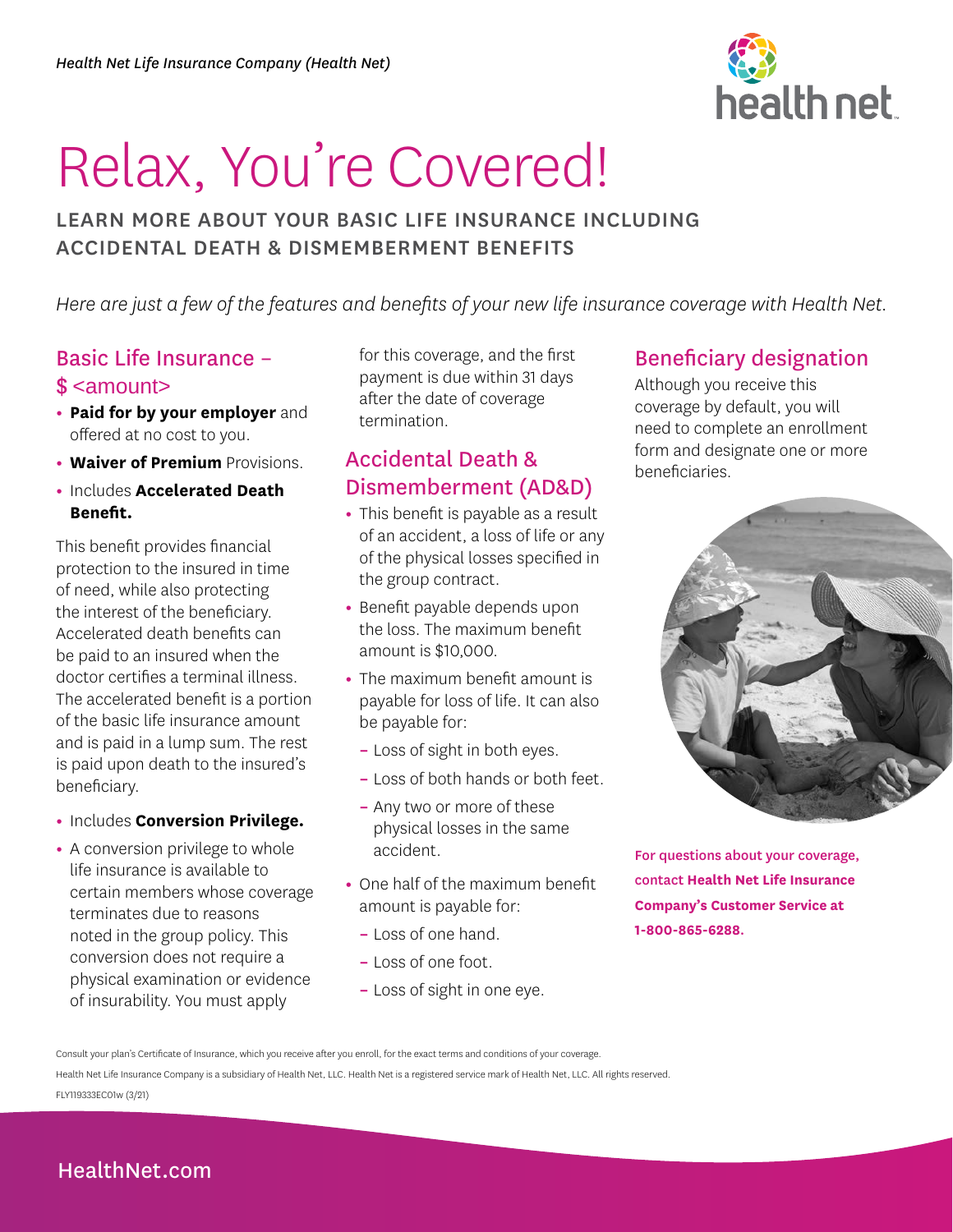# Nondiscrimination Notice

Health Net Life Insurance Company (Health Net) complies with applicable federal civil rights laws and does not discriminate, exclude people or treat them differently on the basis of race, color, national origin, ancestry, religion, marital status, gender, gender identity, sexual orientation, age, disability, or sex.

#### Health Net:

- Provides free aids and services to people with disabilities to communicate effectively with us, such as qualified sign language interpreters and written information in other formats (large print, accessible electronic formats, other formats).
- Provides free language services to people whose primary language is not English, such as qualified interpreters and information written in other languages.

If you need these services, contact Health Net's Customer Contact Center at: **Group Plans through Health Net** 1-800-522-0088 (TTY: 711)

If you believe that Health Net has failed to provide these services or discriminated in another way based on one of the characteristics listed above, you can file a grievance by calling Health Net's Customer Contact Center at the number above and telling them you need help filing a grievance. Health Net's Customer Contact Center is available to help you file a grievance. You can also file a grievance by mail, fax or email at:

Health Net Life Insurance Company Appeals & Grievances PO Box 10348 Van Nuys, CA 91410-0348

Fax: 1-877-831-6019

Email: Member.Discrimination.Complaints@healthnet.com (Covered Persons) or

Non-Member.Discrimination.Complaints@healthnet.com (Applicants)

You may submit a complaint by calling the California Department of Insurance at 1-800-927-4357 or online at https://www.insurance.ca.gov/01-consumers/101-help/index.cfm.

If you believe you have been discriminated against because of race, color, national origin, age, disability, or sex, you can also file a civil rights complaint with the U.S. Department of Health and Human Services, Office for Civil Rights (OCR), electronically through the OCR Complaint Portal, at https://ocrportal.hhs.gov/ocr/portal/lobby.jsf, or by mail or phone at: U.S. Department of Health and Human Services, 200 Independence Avenue SW, Room 509F, HHH Building, Washington, DC 20201, 1-800-368-1019 (TDD: 1-800-537-7697).

Complaint forms are available at http://www.hhs.gov/ocr/office/file/index.html.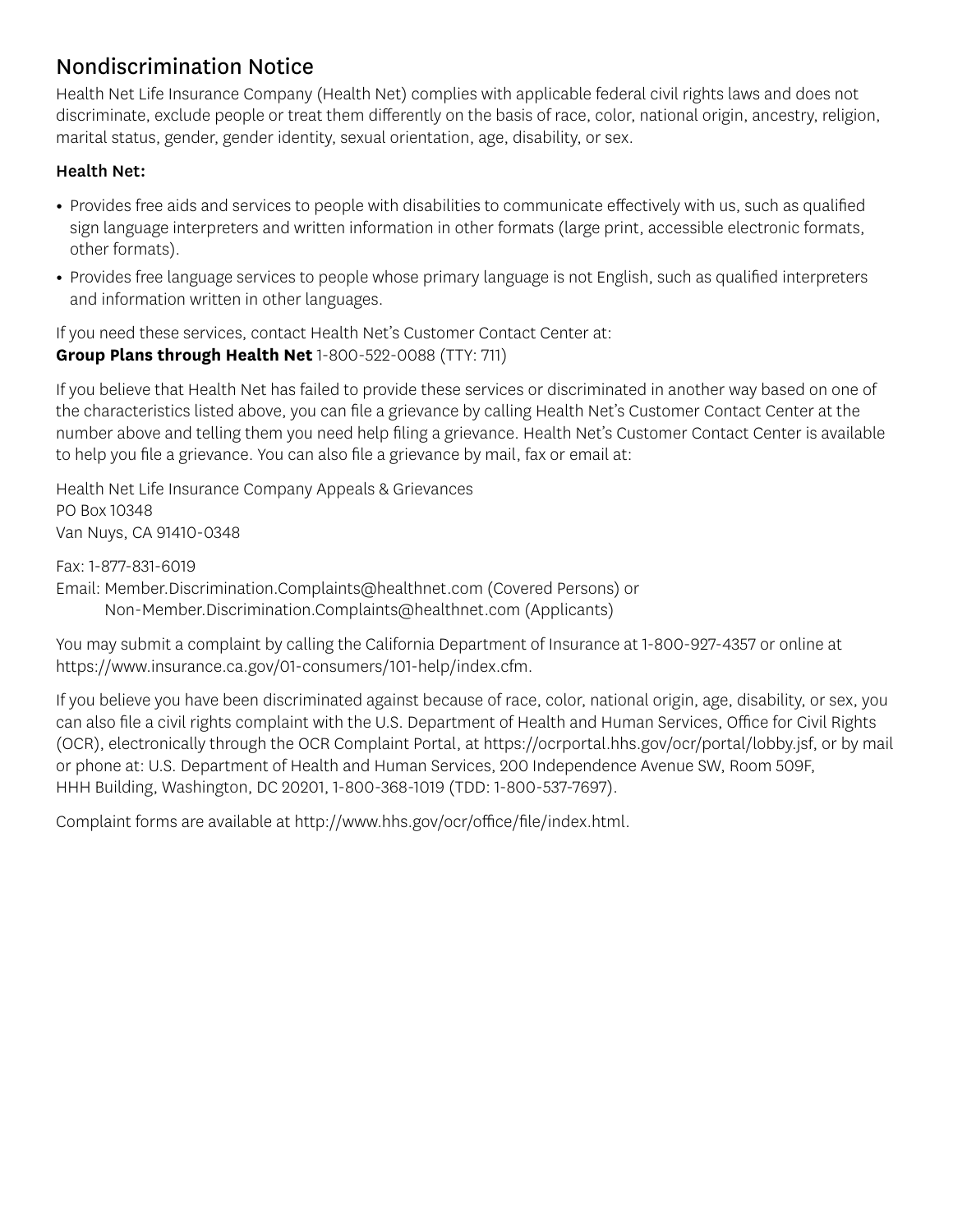#### **English**

No Cost Language Services. You can get an interpreter. You can get documents read to you and some sent to you in your language. For help, call us at the number listed on your ID card or call 1-800-522-0088 (TTY: 711).

#### **Arabic**

خدمات اللغة مجانية. يمكنك الحصول على مترجم فوري. ويمكنك الحصول على وثائق مقروءة لك. للحصول على المساعدة، اتصل بنا على الرقم الموجود على بطاقة الهوية، أو اتصل على مركز االتصال التجاري (711 :TTY ( 1-800-522-0088

#### **Armenian**

Անվճար լեզվական ծառայություններ: Դուք կարող եք բանավոր թարգմանիչ ստանալ: Փաստաթղթերը կարող են կարդալ ձեզ համար: Օգնության համար զանգահարեք մեզ ձեր ID քարտի վրա նշված հեռախոսահամարով կամ զանգահարեք 1-800-522-0088 (TTY: 711).

# **Chinese**

免費語言服務。您可使用口譯員。您可請人使用您的語言將文件內容唸給您聽,並請我們將有您 語言版本的部分文件寄給您。如需協助,請致電您會員卡上所列的電話號碼與我們聯絡,或致電 (TTY: 711)。 1-800-522-0088

#### **Hindi**

बिना लागत की भाषा सेवाएँ। आप एक दुभाषिया प्राप्त कर सकते हैं। आपको दस्तावेज पढ़ कर सुनाए जा सकते हैं। मदद के लिए, आपके आईडी कार्ड पर दिए गए सूचीबद्ध नंबर पर हमें कॉल करें, या (TTY: 711)। 1-800-522-0088

#### **Hmong**

Kev Pab Txhais Lus Dawb. Koj xav tau neeg txhais lus los tau. Koj xav tau neeg nyeem cov ntaub ntawv kom yog koj hom lus los tau. Xav tau kev pab, hu peb tau rau tus xov tooj ntawm koj daim npav los yog hu (TTY: 711). 1-800-522-0088

# **Japanese**

無料の言語サービス。通訳をご利用いただけます。文書をお読みします。援助が必要な場合は、 IDカードに記載されている番号までお電話いただくか、**1-800-522-0088** 、(TTY: 711)。

# **Khmer**

សេវាភាសាដោយឥតគតថ្លេ។ អ្នកអាចទទួលបានអ្នកបកប្រេថ្នាលមាត។ អ្នកអាចស្តាប់គេអានឯកសារឱ្យអ្នក។ សម្រាបជំនួយ សូម មាកមងយេងខ្ញុំតាមរយៈបេខមូរសព្វដេលមាននោបេកាតសម្គាល់ខ្លួនរបស់អ្នក ឬ មាកមងទោមជ្ឈមណ្ឌលទនាក់ទនងពាណិជ្ជកម្ម នេក្រុមហុន <sub>1-800-522-0088</sub> (TTY: 711).។

# **Korean**

무료 언어 서비스. 통역 서비스를 받을 수 있습니다. 귀하가 구사하는 언어로 문서의 낭독 서비스를 받으실 수 있습니다. 도움이 필요하시면 보험 ID 카드에 수록된 번호로 전화하시거나 (TTY: 711). 1-800-522-0088

# **Navajo**

Saad Bee Áká E'eyeed T'áá Jíík'e. Ata' halne'ígíí hóló. T'áá hó hazaad k'ehjí naaltsoos hach'j' wóltah. Shíká a'doowoł nínízingo naaltsoos bee néího'dólzinígíí bikáa'gi béésh bee hane'í bikáá' áaji' hodíílnih éí doodaii' 1-800-522-0088 (TTY: 711).

# **Persian (Farsi)**

خدمات زبان به طور رايگان. می توانيد يک مترجم شفاهی بگيريد. می توانيد درخواست کنيد که اسناد برای شما قرائت شوند. برای دريافت راهنمايي، با ما به شماره اي كه روي كارت شناسايي شما درج شده تماس بگيريد يا با مركز تماس بازرگاني . (TTY: 711) 1-800-522-0088